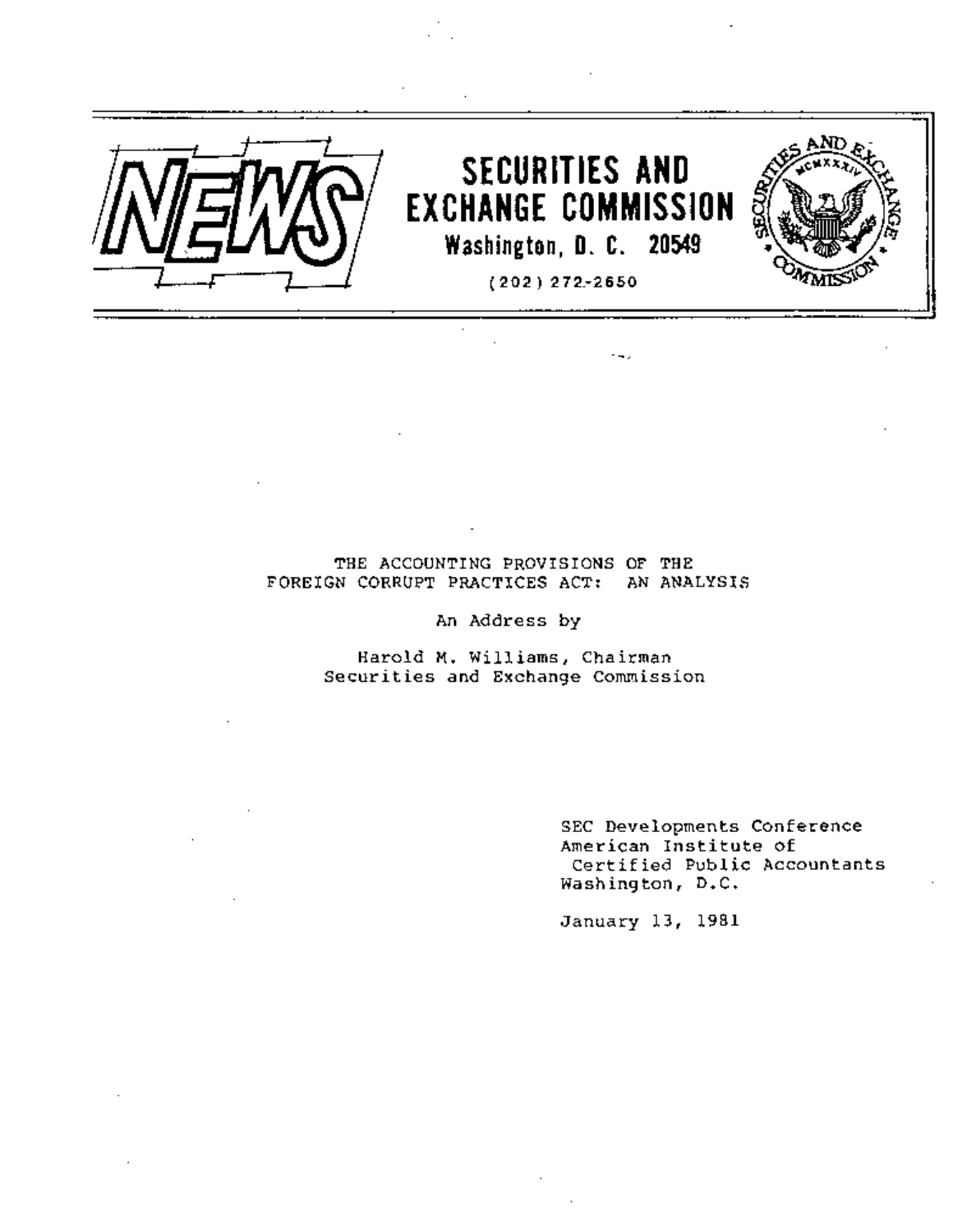It is a pleasure to again address the AICPA's SEC Developments Conference. In a departure from my talks of prior years -- in which I generally surveyed a broad spectrum of current developments -- today I will devote my remarks solely to one major auditing development of recent years: the accounting provisions of the Foreign Corrupt Practices Act of 1977. The Act last month had its third anniversary. The time has come to apply the experience we now have in administering, and complying with, the Act to resolving the issues it has raised.

When viewed from an abstract perspective, the Act's accounting provisions seem merely to Codify a basic and uncontroversial management principle: No enterprise of any size can operate successfully without maintaining effective controls over its transactions and the disposition of its assets. Perhaps in part because these provisions were considered truisms, the Act was passed without Congressional dissent.

However, practical experience with new legislation -- even a law thought to be noncontroversial -- often will reveal unanticipated problems. Newly enacted standards, for example, may be subject to differing constructions or raise compliance difficulties and ambiguities unforeseen by their draftsmen. And, until these problems are resolved by an agency, the courts or the Congress, those who are subject to these laws are often faced, unfortunately, with some disquieting circumstances.

医生态 前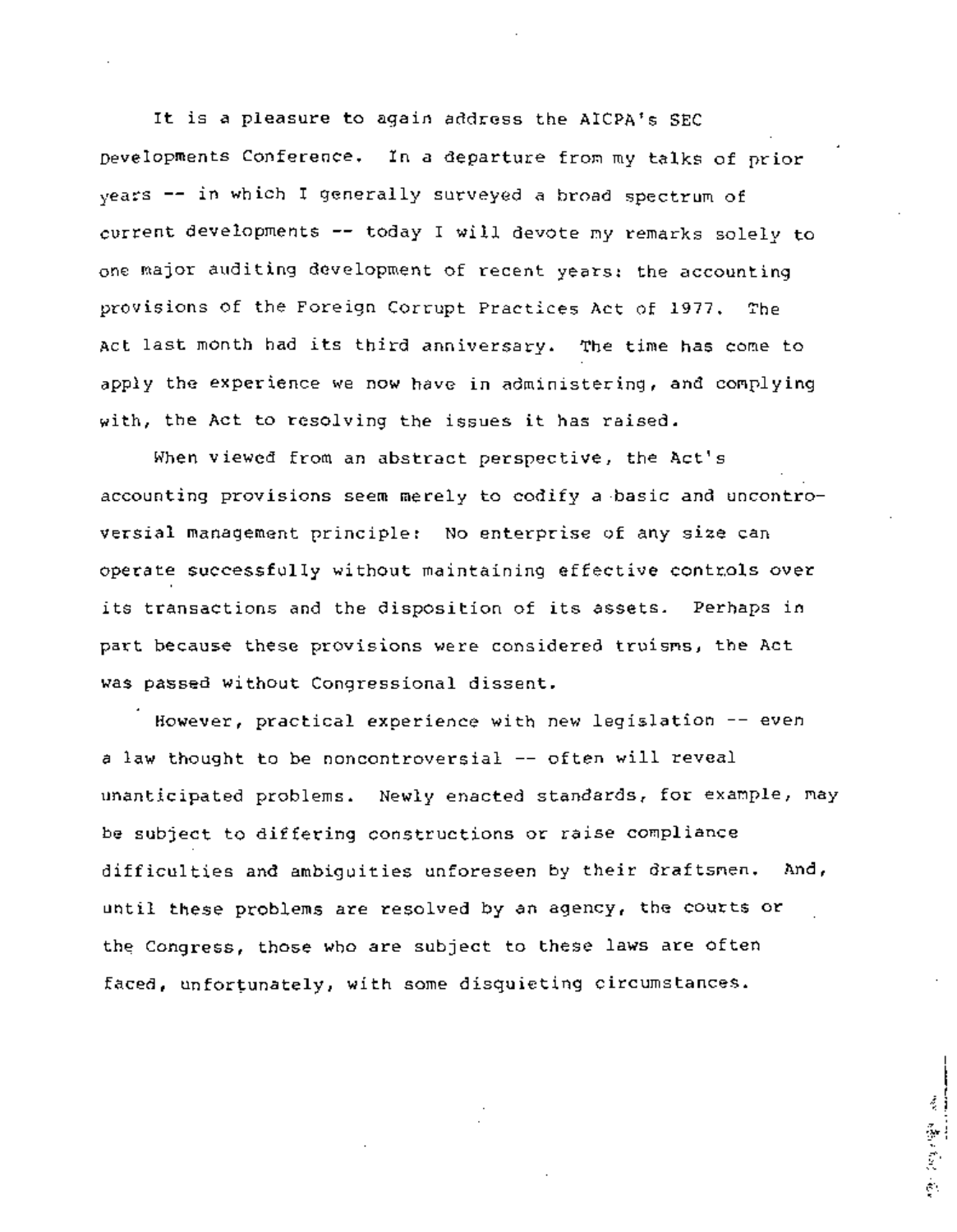The anxieties created by the Foreign Corrupt Practices Act  $-$  among men and women of utmost good faith  $-$  have been, in my experience, without equal. This consternation can be attributed, in significant part, to the spectre which some commentators have raised of exposure to Commission enforcement action, and perhaps criminal liability, as a result of technical and insignificant errors in corporate records or weaknesses in corporate internal accounting controls. In fact, some commentators claim that, because of the broad strokes with which the accounting provisions are fashioned, no corporate executive can ever feel fully confident that his corporation is in compliance with the law. And, other commentators have expressed fear that this lack of concrete statutory parameters evidences a meaning to the Act which is far beyond its Congressional intent.

Such uncertainty can have a debilitating effect on the activities of those who seek to comply with the law. My sense is that, as a consequence, many businesses have been very cautious -- sometimes overly so -- in assuring at least technical compliance with the Act. And, therefore, business resources may have been diverted from more productive uses to overly-burdensome compliance systems which extend beyond the requirements of sound management or the policies embodied in the Act. The public, of course, is not well served by such reactions.

**-2-**

°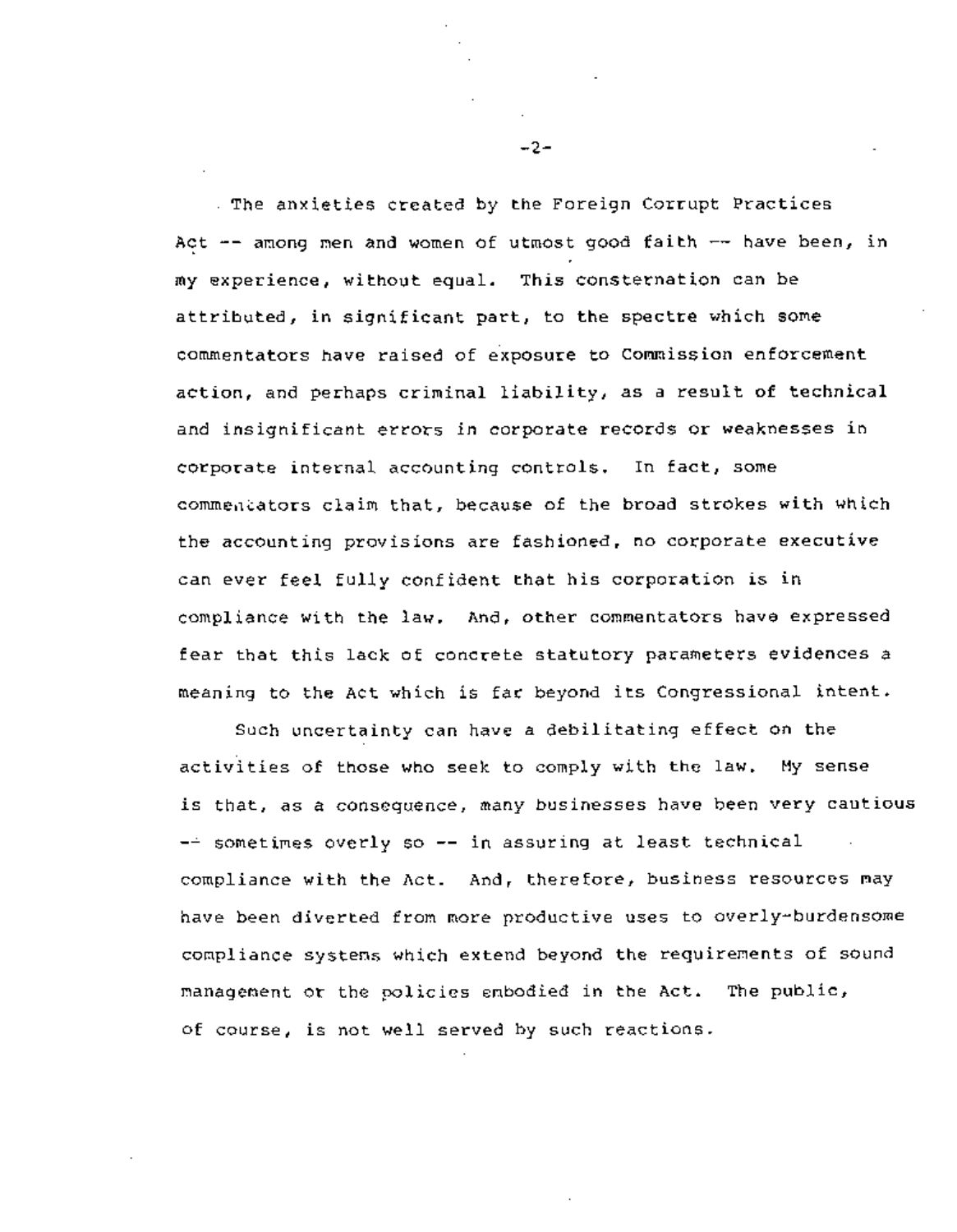The Commission is sensitive to these concerns and ~onsiderations. The goal is to allow a business, acting in ood faith, to comply with the Act's accounting provisions in an nnovative and cost-effective way and with a better sense of ts legal responsibilities. I have conferred, accordingly, ith my colleagues before presenting these remarks, and they ave authorized me to advise you that these remarks constitute statement of the Commission's policy.

I wil! begin with a summary of the Commission's analysis.

-- Recordkeeping. The Act's recordkeeping provision equires that a company maintain records which reasonably and airly reflect the transactions and dispositions of the company's ssets. This provision is intimately related to the requirement or a system of internal accounting controls, and we believe that ecords which are not relevant to accomplishing the objectives pecified in the statute for the system of internal controls are ot within the purview of the recordkeeping provision. Moreover, nadvertent recordkeeping mistakes will not give rise to :ommission enforcement proceedings; nor could a company be njoined for a falsification of which its management, broadly efined, was not aware and reasonably should not have known.

-- Internal accounting controls system. The Act does not landate any particular kind of internal controls system. The est is whether a system, taken as a whole, reasonably meets the

 $-3-$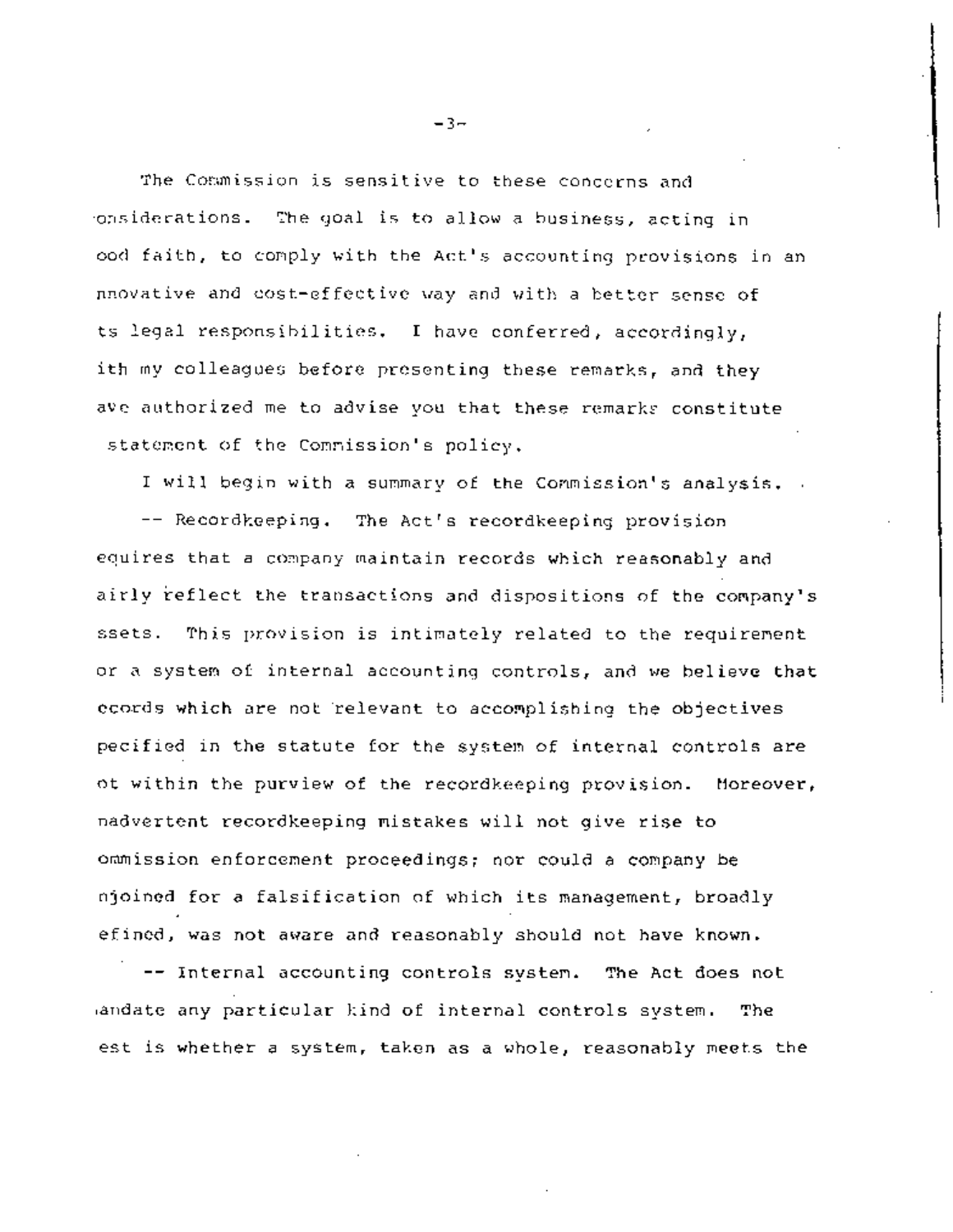statute's specified objectives. "Reasonableness," a familiar legal concept, depends on an evaluation of all the facts and circumstances.

-- Deference. Private sector decisions implementing these statutory objectives are business decisions. And, reasonable business decisions should be afforded deference. This means that the issuer need not always select the best or the most effective control measure. However, the one selected must be reasonable under all the circumstances.

-- State of mind. The accounting provisions principal objective is to reach knowing or reckless conduct. Moreover, we would expect that the courts will issue injunctions only when there is a reasonable likelihood that the misconduct would be repeated. In the context of the accounting provisions, that showing is not likely to be possible when the conduct in question is inadvertent.

-- Status of subsidiaries. The issuer's responsibility for the compliance of its subsidiaries varies according to the issuer's control of the subsidiary. The Commission has established percentage of ownership tests to afford guidance in this area.

-- Enforcement policy. These views reflect Commission policy and practice in implementing and enforcing the accounting provisions and are consistent with the cases brought by the

**-4-**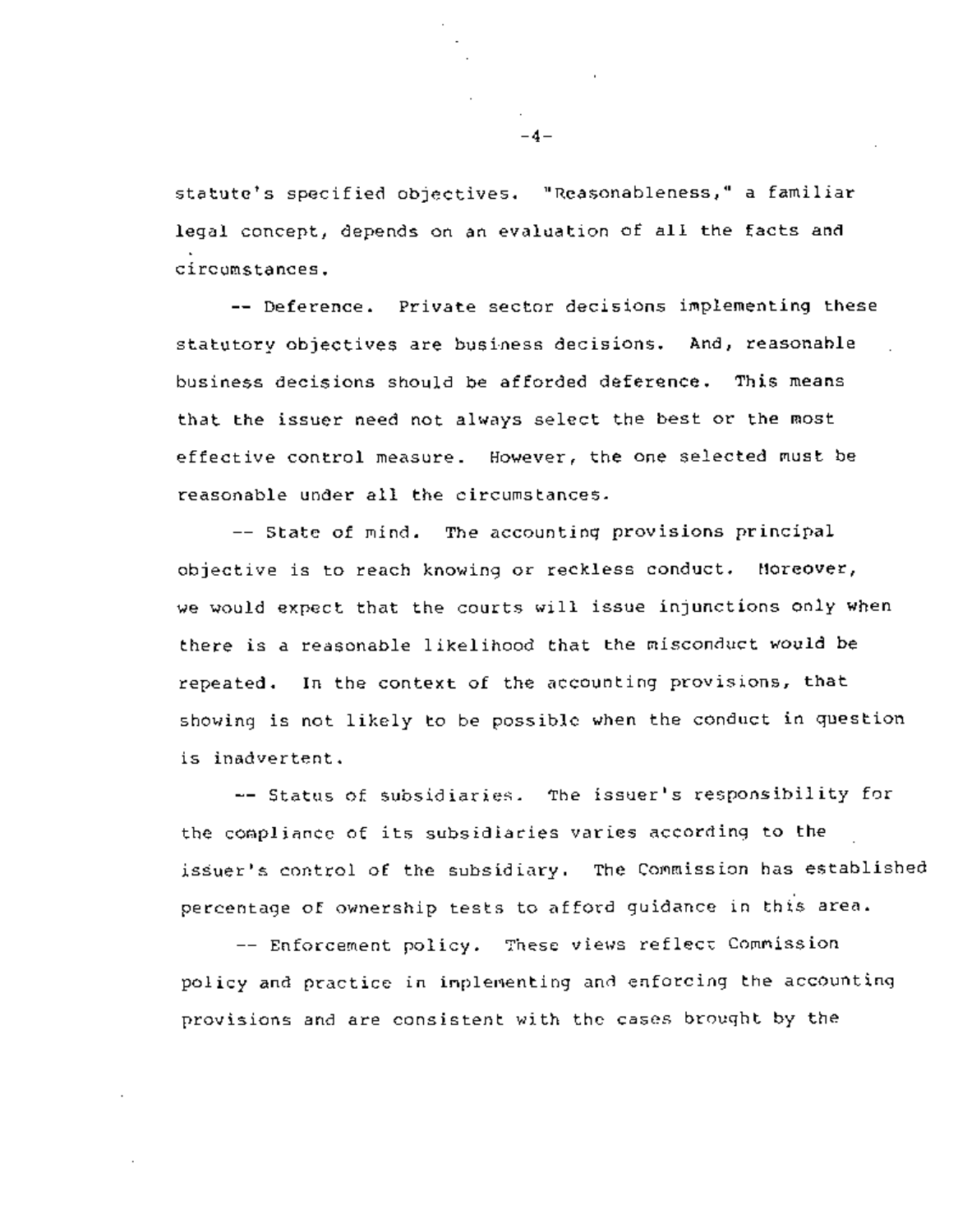Commission over the last three years. During this period, the Commission has addressed these areas prudently and with common sense. Similarly, the Commission has not sought out violations of the accounting provisions for their own sake; indeed, we have not chosen to bring a single case under these provisions that did not also involve other violations of law. The Commission, instead, places its greatest emphasis on encouraging an environment in which the private sector can meet its responsibilities in complying with the Act meaningfully and creatively. In that connection, the Commission has adoptea enforcement policies in furtherance of this policy that I will discuss in a few moments.

I will now amplify on each of these thoughts.

#### PURPOSES OF THE ACT

At the outset of this analysis, it is worthwhile to consider briefly the events which led to the Foreign Corrupt Practices Act-- not because the abuses which led to its enactment were representative of the entire business community, but rather to put the Act in the proper context. As most will recall, during the mid-1970s the existence of a pattern of questionable payments to foreign government officers by prominent American corporations became, public knowledge. These disclosures-- often in bold headlines -- shook faith and trust in the integrity, of our corporate sector. This reaction became part of arisinq

-5-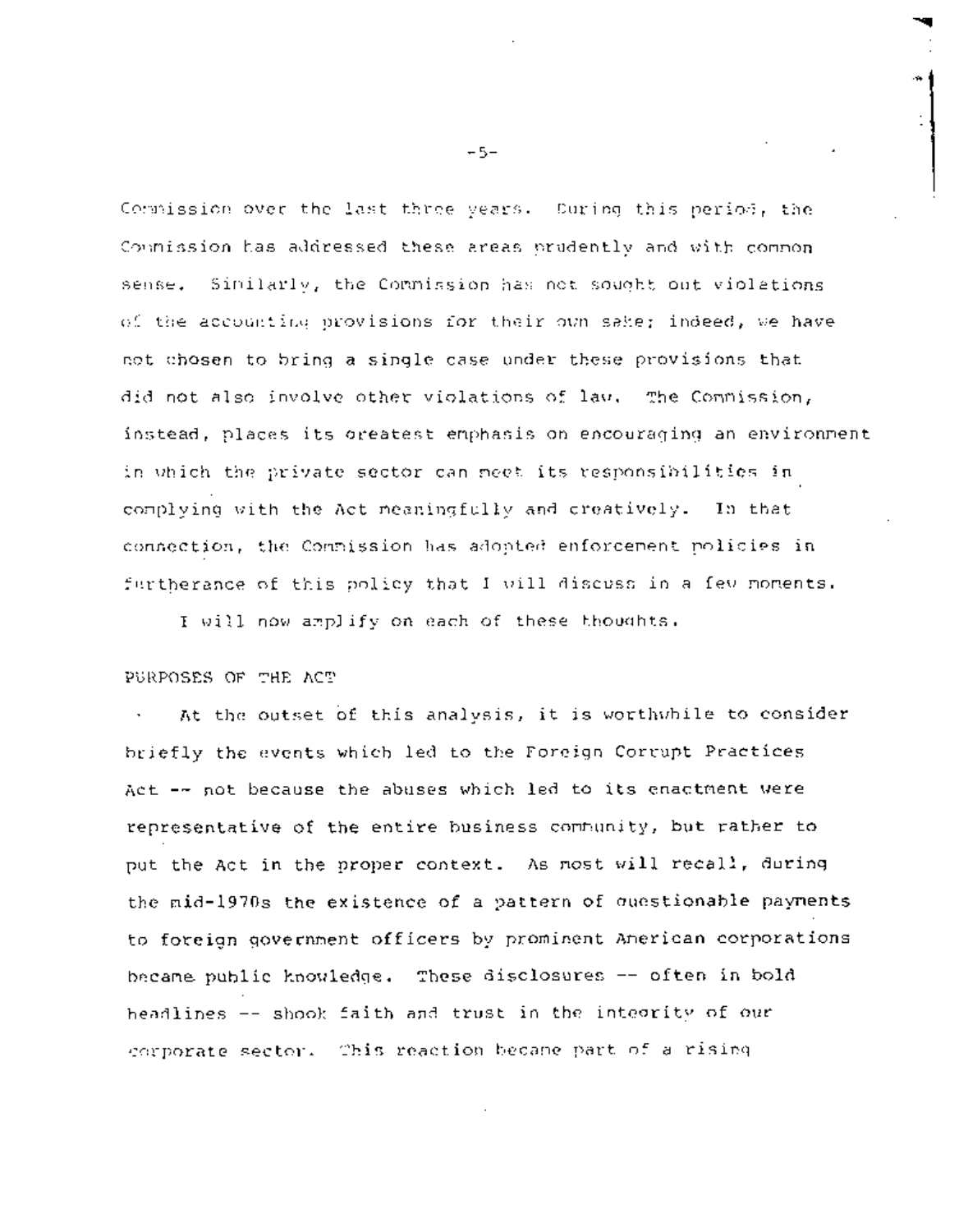tide of public skepticism and served further to undermine the traditional American consensus that business conducts itself and reasonably pursues its own economic interests in a manner consistent with the standards and expectations of the larger society. In this climate, Congress felt compelled to act. And, after nearly three years of hearings and debate, the Foreign Corrupt Practices Act became law.

New Section 13(b)(2) of the Securities Exchange Act of 1934 is a product of this legislative process. It establishes two interrelated accounting requirements: First, public companies are required to "make and keep books, records, and accounts, which, in reasonable detail, accurately and fairly reflect the transactions and dispositions" of their assets. Second, corporations are also required to "devise and maintain a system of internal accounting controls sufficient to provide reasonable assurances" that certain specified objectives are attained. In essence, these objectives are that assets be safeguarded from unauthorized use, that corporate transactions conform to managerial authorizations, and that records be accurate.

Some commentators have argued that the Act's title is a misnomer. Clearly, Congress went further than determining whether the payments which gave the new law its name were ethically and commercially justifiable. It also chose to consider the corporate accounting and contro! deficiencies which had been breeding

**-6-**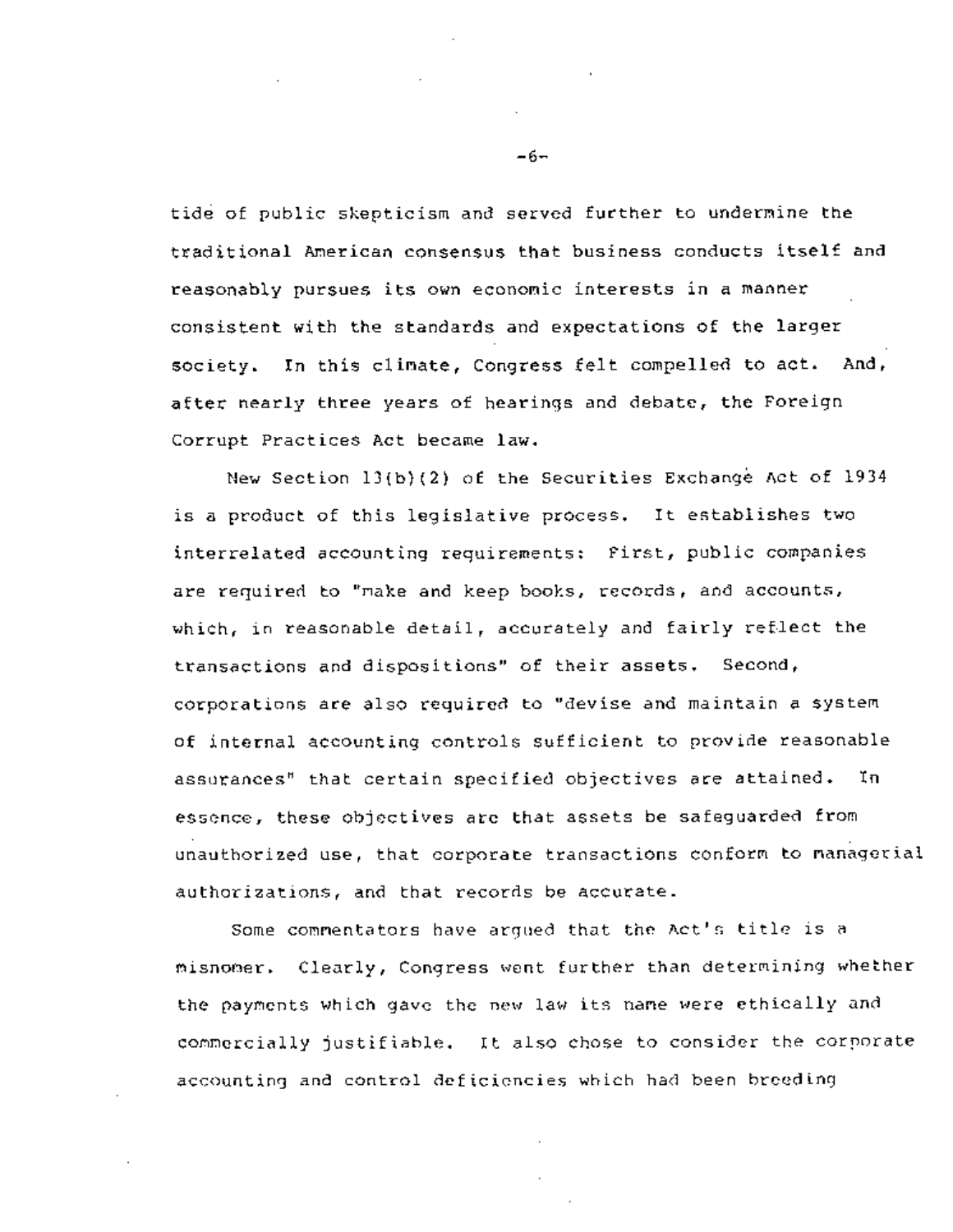grounds for these practices. And, by doing so, it addressed the far more serious issues raised by these disclosures.

As the Commission's 1976 report to Congress on questionable payments stated:

> "The most devastating disclosure that we have uncovered in our recent experience with illegal or questionable payments has been the fact that, and the extent to which, some companies have falsified entries in their own books and records."

These payments and falsifications were not only previously unknown to public investors and independent auditors, but many were also unknown to the payor's board and, in numerous examples, even to its senior management. In some of these instances, internal controls existed, but they were shown to be ineffective or easily subverted. Unauthorized payments and related falsifications of corporate records seemed to evidence -- indeed, were fostered by  $-\frac{1}{2}$  a lack of adequate accounting records and controls. Consequently, in the legislation which ultimately emerged from Congress, prohibiting questionable payments and mandating control and recordkeeping were inexorably interconnected.

In enacting these accounting provisions, Congress did not change the government's role with respect to accounting or auditing matters -- nor was the Commission authorized to prescribe corporate records such as it may for such regulated entities as broker-dealers and investment companies. Instead,

 $-7-$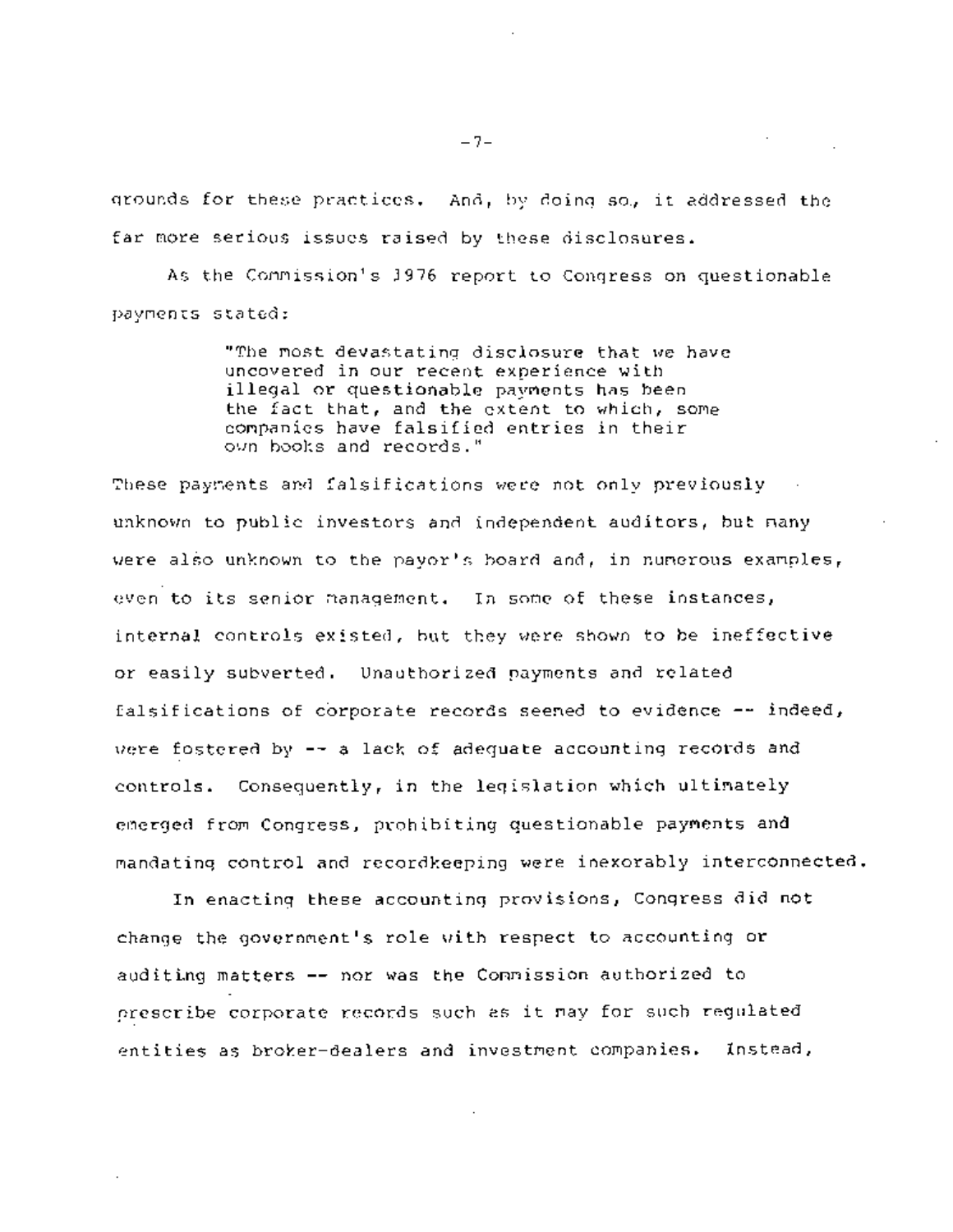Congress determined that the federal interest in corporate recordkeeping is satisfied if it assures that corporate transactions are recorded -- in the words of the Act's Conference Report -- "in conformity with accepted methods of recording economic events." Such procedures, the Conference Report declared, "should effectively prevent off-the-books slush funds and payments of bribes." Meaningful accounting controls, the Committee added, "provide reasonable assurances, among other things, that transactions are recorded as necessary to maintain accountability for assets. "

Statute or no, these are, of course, inherent obligations of the stewardship of a public corporation. The standards embodied in the Act's accounting provisions are, in effect, the cardinal principles of managing a business enterprise. Among members of the business community, few would dispute that acceptable management cannot be achieved absent such records and controls.

In that sense, this is hardly the stuff of radical legislation. The Act's accounting provisions endorsed and incorporated accepted private-sector standards; such an approach does not suggest an intent to markedly affect the operations of the great number of companies which already had such procedures in effect.

The primary thrust of the Act's accounting provisions, in short, was to require those public companies which lacked

**-8-**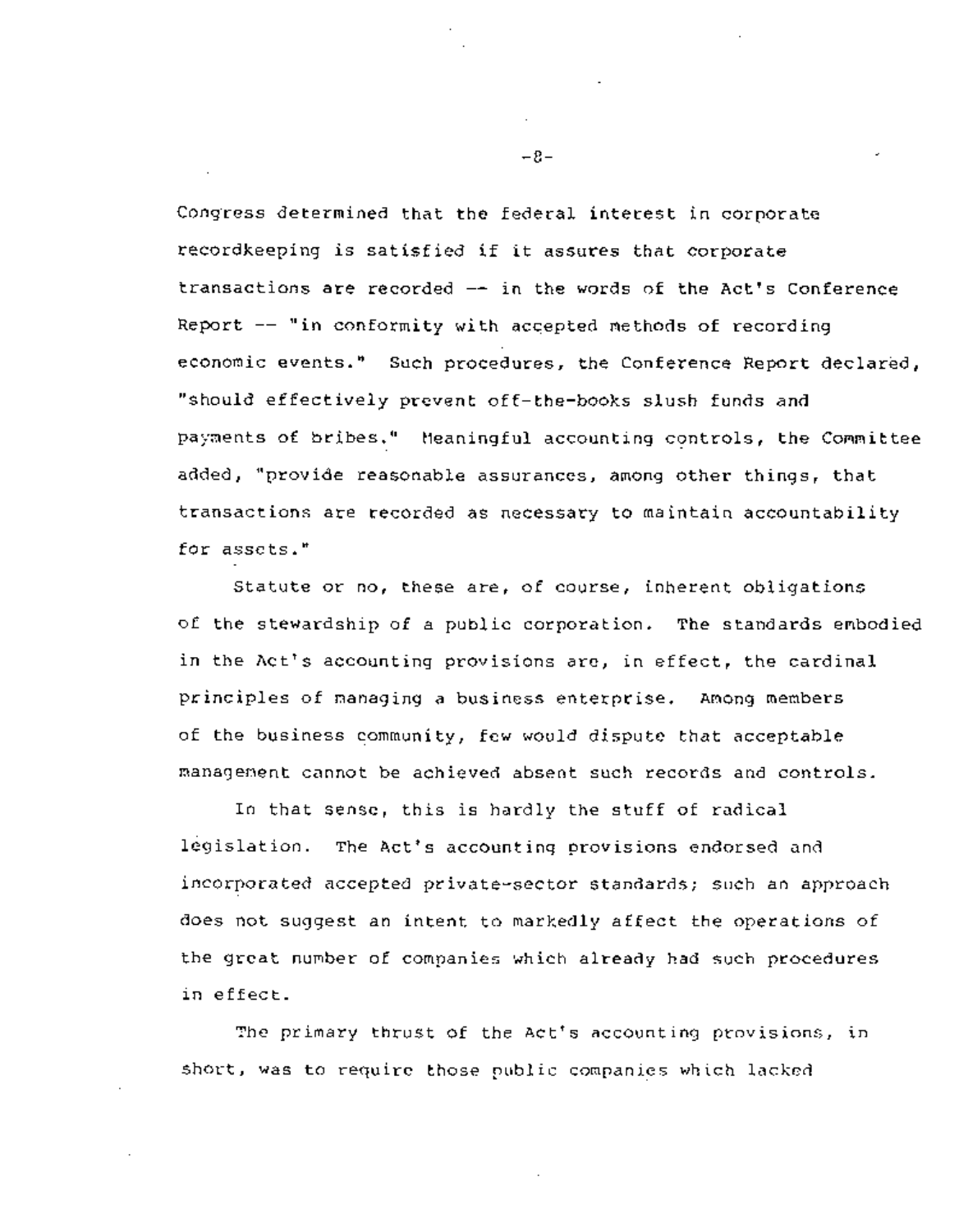effective internal controls or tolerated unreliable recordkeeping to comply with the standards of their better managed peers. That is the context in which these provisions should be construed.

#### THE ACT'S ACCOUNTING REQUIREMENTS

With this in mind, it is possible to resolve many of the interpretative questions concerning the accounting provisions which commentators and practitioners have raised in recent years. I will now address four of the most important: first, the degree of exactitude in recordkeeping mandated by the Act; second, the deference it affords business decisions concerning internal controls; third, whether a particular state of mind is necessary for a violation to exist; and, finally, liability for compliance by subsidiaries.

# Degree of Exactitude

I turn first to the question of whether the Act's text or purpose mandates that business records and controls conform to a standard of absolute exactitude or that a company's control system meet some absolute ideal. The answer is "no." Both of the Act's accounting provisions, it should be noted, are modified by the key term "reasonable." That is, a public company's records must, "in reasonable detail, accurately and fairly reflect" disbursements of its assets. And, its internal accounting controls must be "sufficient to provide reasonable assurances" that the

**-9-**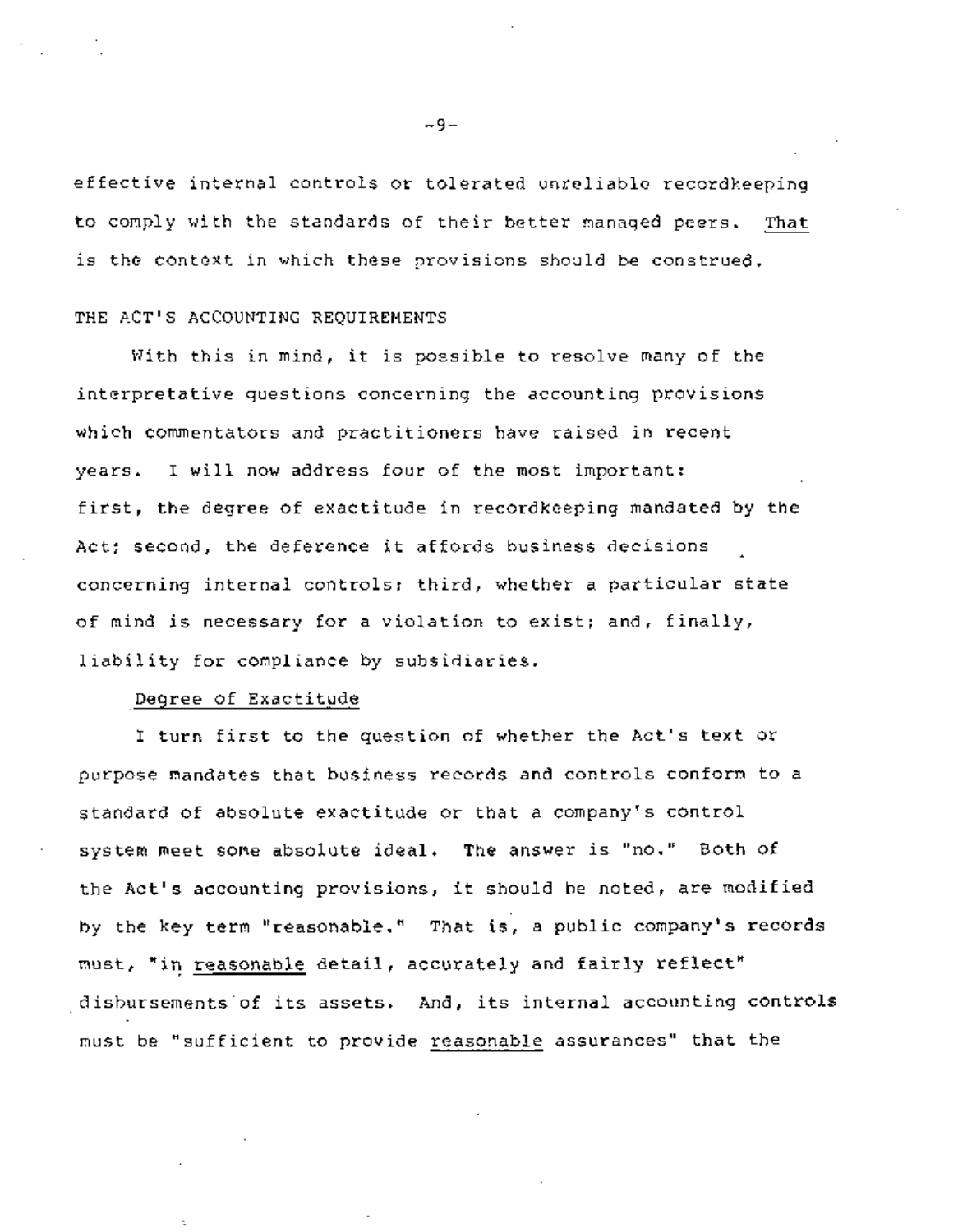provision's objectives will be satisfied, in essence, therefore, the Act does provide a de minimus exemption, though not in a6solute, quantitative terms.

Many persons, however, have not been comfortable with such a fluid legal standard. Indeed, it is the lack of more specific guidelines which, since the Act became law, seems to have generated the greatest concern. Some commentators regard the Act's accounting provisions as excessively vague. And, to resolve this perceived problem, suggestions have been made to qualify these provisions by superimposing a "materiality" test on the requirement that corporate records be accurate and on the scope of the internal controls provision.

Such a test, in fact, was advocated by a number of persons when Congress was deliberating the Act. Despite these suggestions, however, Congress determined not to incorporate such a limitation. It was correct in doing so. Internal accounting controls are not only concerned with misconduct that is material to investors, but also with a great deal of misconduct which is not~

True, materiality is a concept with which managers of public companies, accountants, and lawyers are experienced and feel relatively comfortable. For almost 50 years, it has served as the standard for determining whether, under the federal

-I0-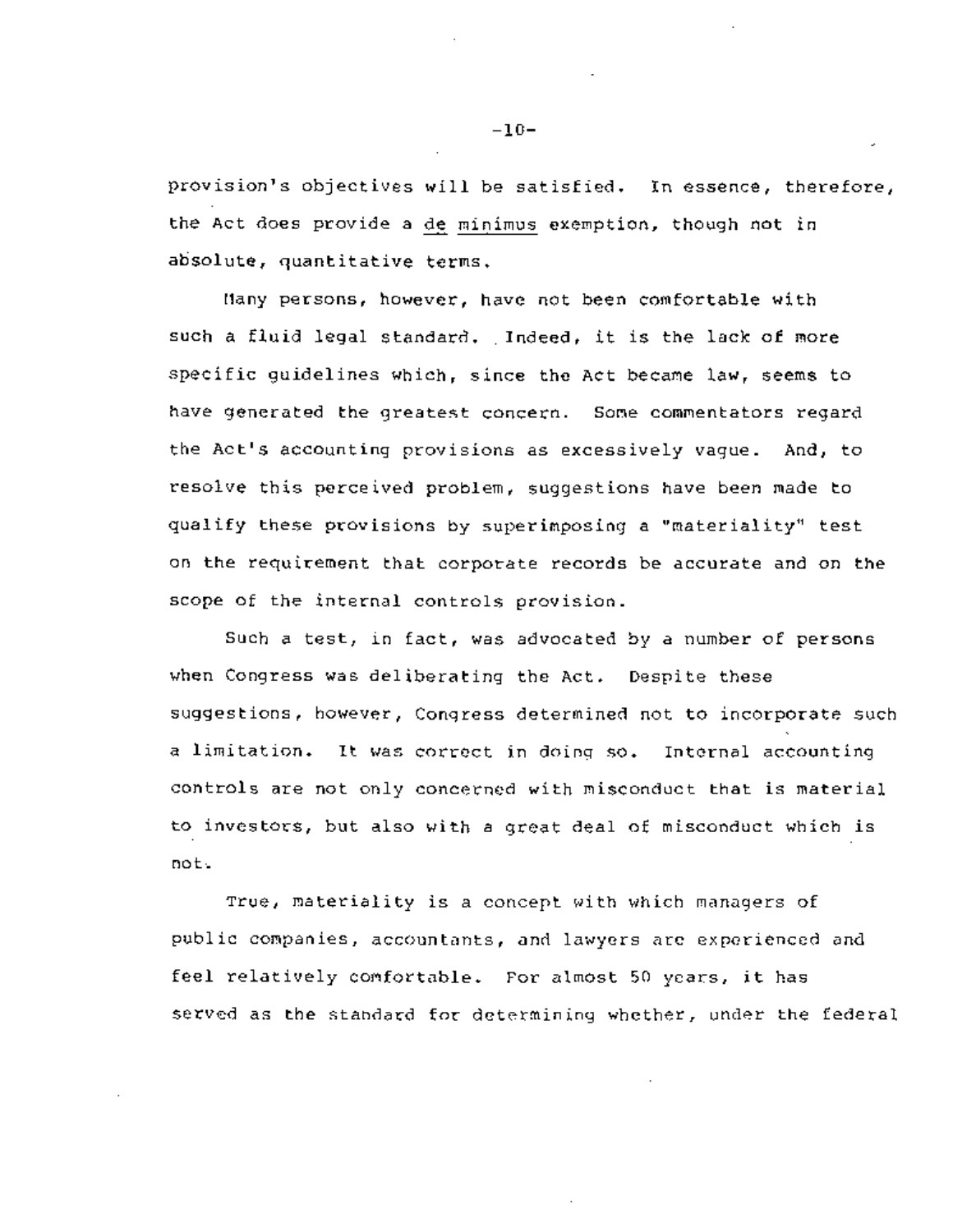securities laws, a particular matter must be disclosed to the investing public.

But, materiality, while appropriate as a threshold standard to determine the necessity for disclosure to investors, is totally inadequate as a standard for an internal control system. It is too narrow  $-$  and thus too insensitive  $-$  an index. For a particular expenditure to be material in the context of a public corporation's financial statements -- and therefore in the context of the size of the company -- it would need to be, in many instances, in the millions of dollars. Such a threshold, of course, would not be a realistic standard. Procedures designed only to uncover deficiencies in amounts material for financial statement purposes would be useless for internal control purposes. Systems which tolerated omissions or errors of many thousands or even millions of dollars would not represent, by any accepted standard, adequate records and controls. The off-book expenditures, slush funds, and questionable payments that alarmed the public and caused Congress to act, it should be remembered, were in most instances of far lesser magnitude than that which would constitute financial statement materiality.

Reasonableness, rather than materiality, is the appropriate test. Reasonableness, as a standard, allows flexibility in responding to particular facts and circumstances. Inherent in

÷

1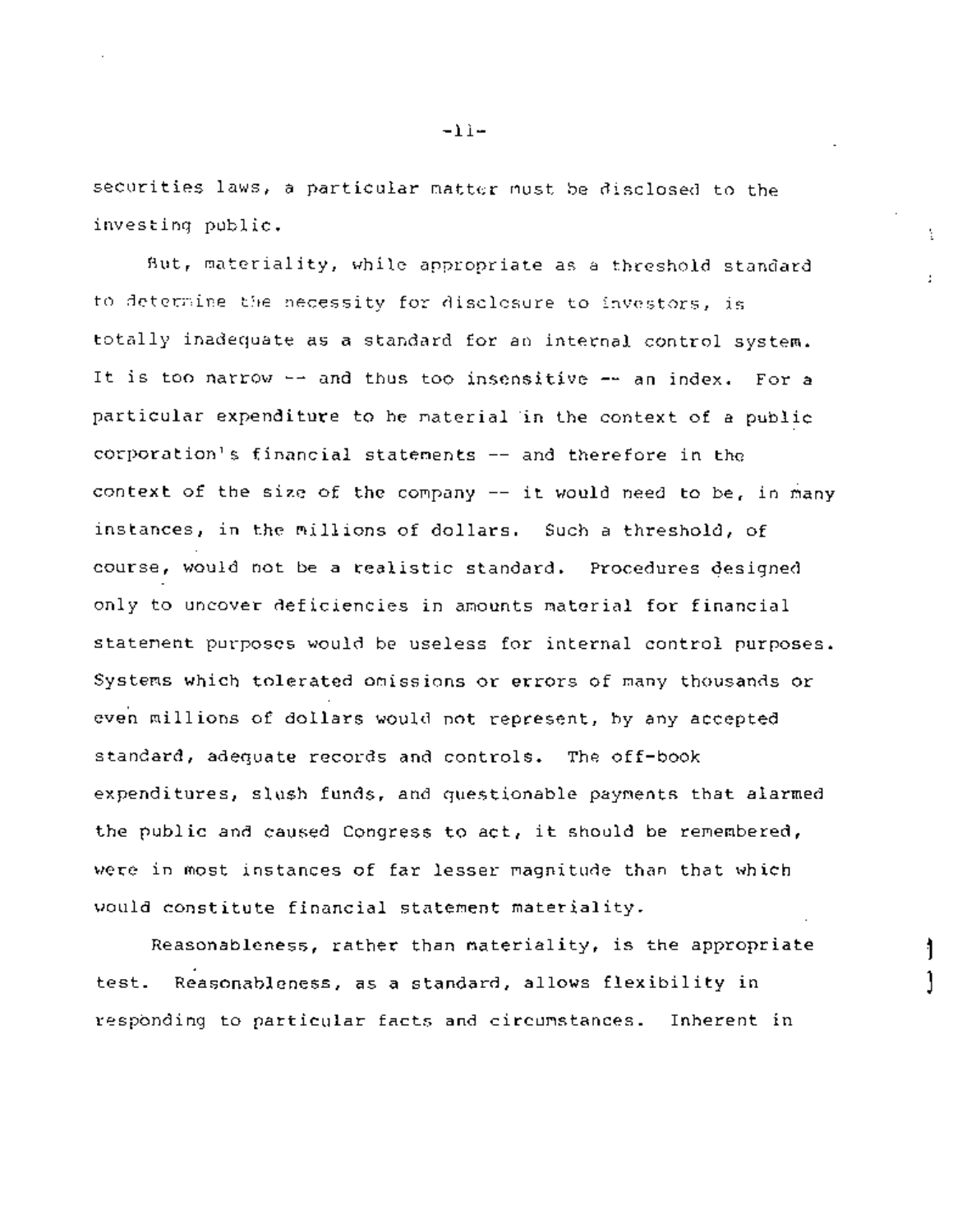this concept is a toleration of deviations from the absolute. One measure of the reasonableness of a system relates to whether the expected benefits from improving it would be significantly greater than the anticipated costs of doing so. Thousands of dollars ordinarily should not be spent conserving hundreds. Further, not every procedure which may be individually cost-justifiable need be implemented; the Act allows a range of reasonable judgments.

The touchstone of this analysis is the judgment of company management. Hany managerial requirements are common to all companies. The most obvious illustration of this principle is that every public company needs to establish and maintain records of sufficient accuracy to meet adequately four interrelated objectives: appropriate reflection of corporate transactions and the disposition of assets; effective administration of other facets of the issuer's internal controls system; preparation of its financial statements in accordance with generally accepted accounting principles; and proper auditing. Thus, for all practical purposes, the adequacy of a company's control system is bounded by the adequacy of its underlying books and records.

In fact, because accurate records are so crucial to these objectives, Congress chose to incorporate a specific recordkeeping requirement into the Act. But, this provision is not an

-12-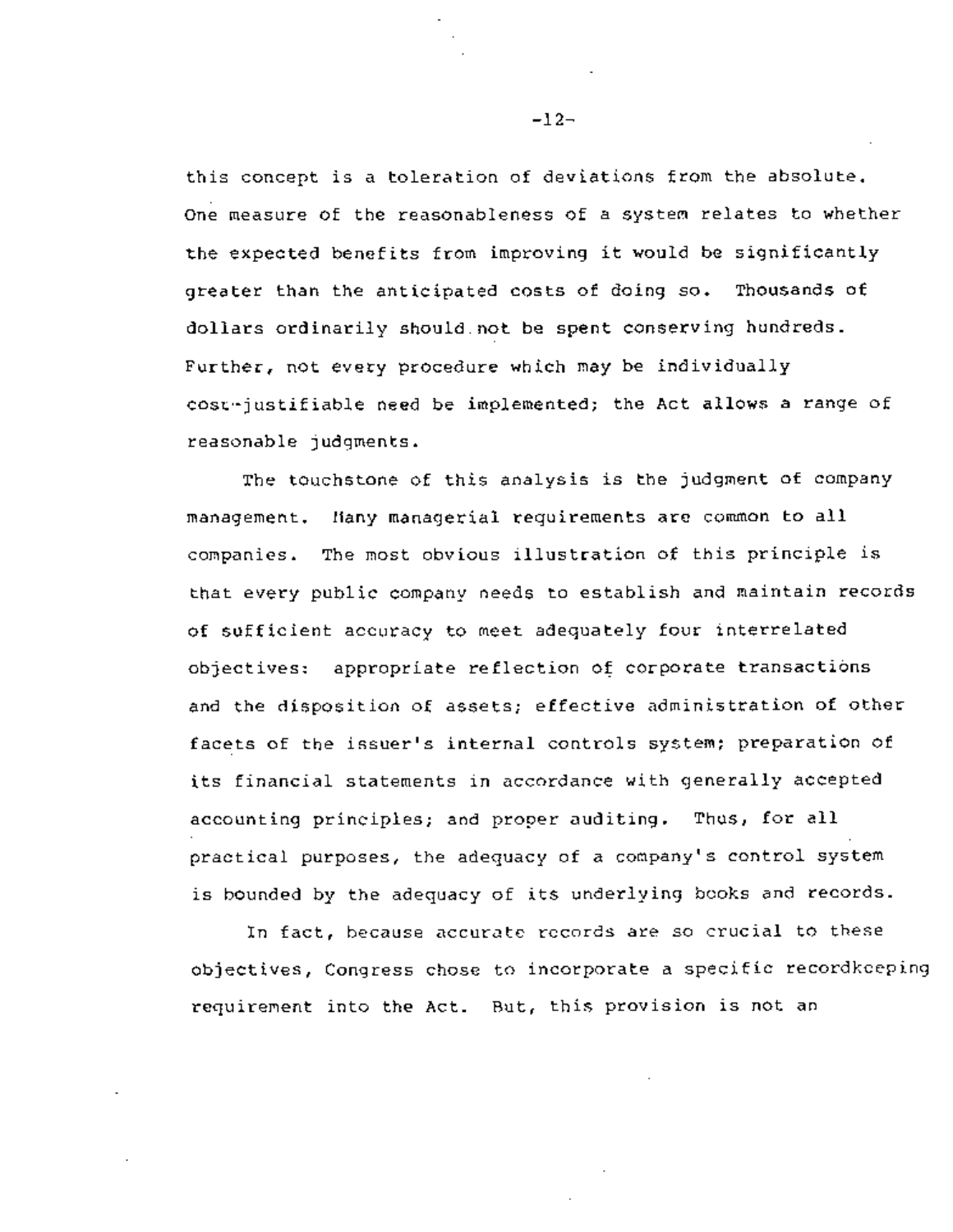independent and unrestrained mandate to the Commission to establish novel or unprecedented corporate recordkeeping standards; it is, rather, an integral part of Congress' efforts to assure that the business community records transactions and assets in such a way as to maintain adequate control over them. And, this leads to two important conclusions: First, the Act does not establish any absolute standard of exactitude for corporate records. And, second, records which are not related to internal or external audits or to the four internal control objectives set forth in the Act are not within the purview of the Act's accounting provisions.

More specific managerial objectives, of course, will vary from company to company. Some companies, by their very nature, have unusual control needs. A company's management requirements may be influenced by such factors as its line of business and prior control problems. A company whose inventory consists of precious metals or jewels would require more sophisticated inventory records and controls than, for example, a dealer in cement. And, in other companies, the frequency with which relatively small losses occur from a common source may require that these !osses be considered, in the aggregate, as a significant managerial problem.

-13-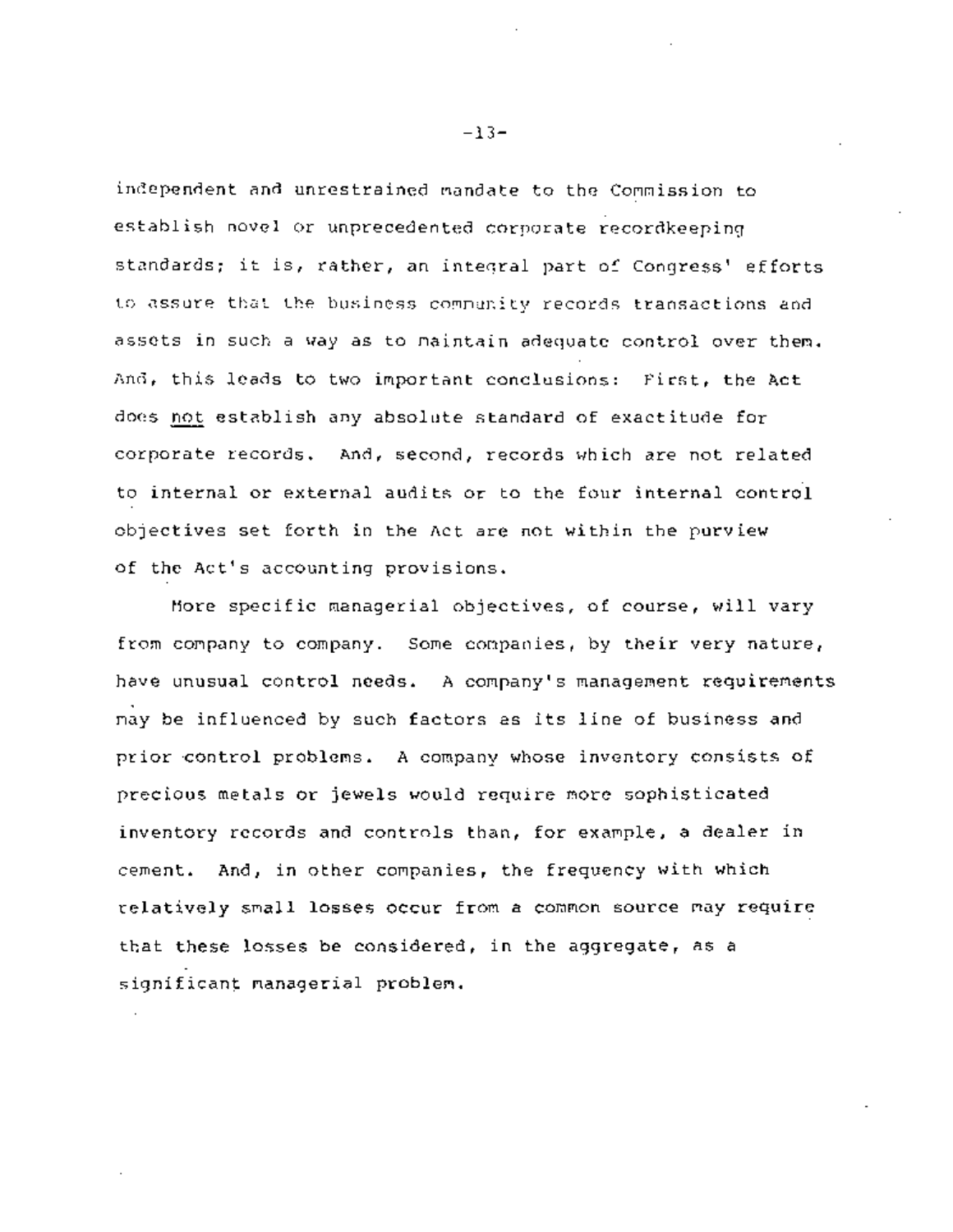## Deference

This, in turn, raises questions regarding the extent to which there should be issuer liability for false books and records and the measure of deference the courts and the Commission should afford to management decisions concerning the structure of the company's internal accounting controls. With respect to issuer liability for recordkeeping violations, we will look to the adequacy of the internal control system of the issuer, the involvement of top management in the violation, and the corrective actions taken once the violation was uncovered. If a violation was committed by a low level employee, without the knowledge of top management, with an adequate system of internal control, and with appropriate corrective action taken by the issuer, we do not believe that any action against the company would be called for.

Turning to the controls question, there is an almost infinite variety of control devices which could be utilized in a particular business environment. Thus, considerable deference properly should be afforded to the company's reasonable business judgments in this area. The purpose of the internal accounting control provisions, after all, is to assure that a public company adopts accepted methods of recording economic events, safe-guarding assets, and conforming transactions to management's authorization.

 $-14-$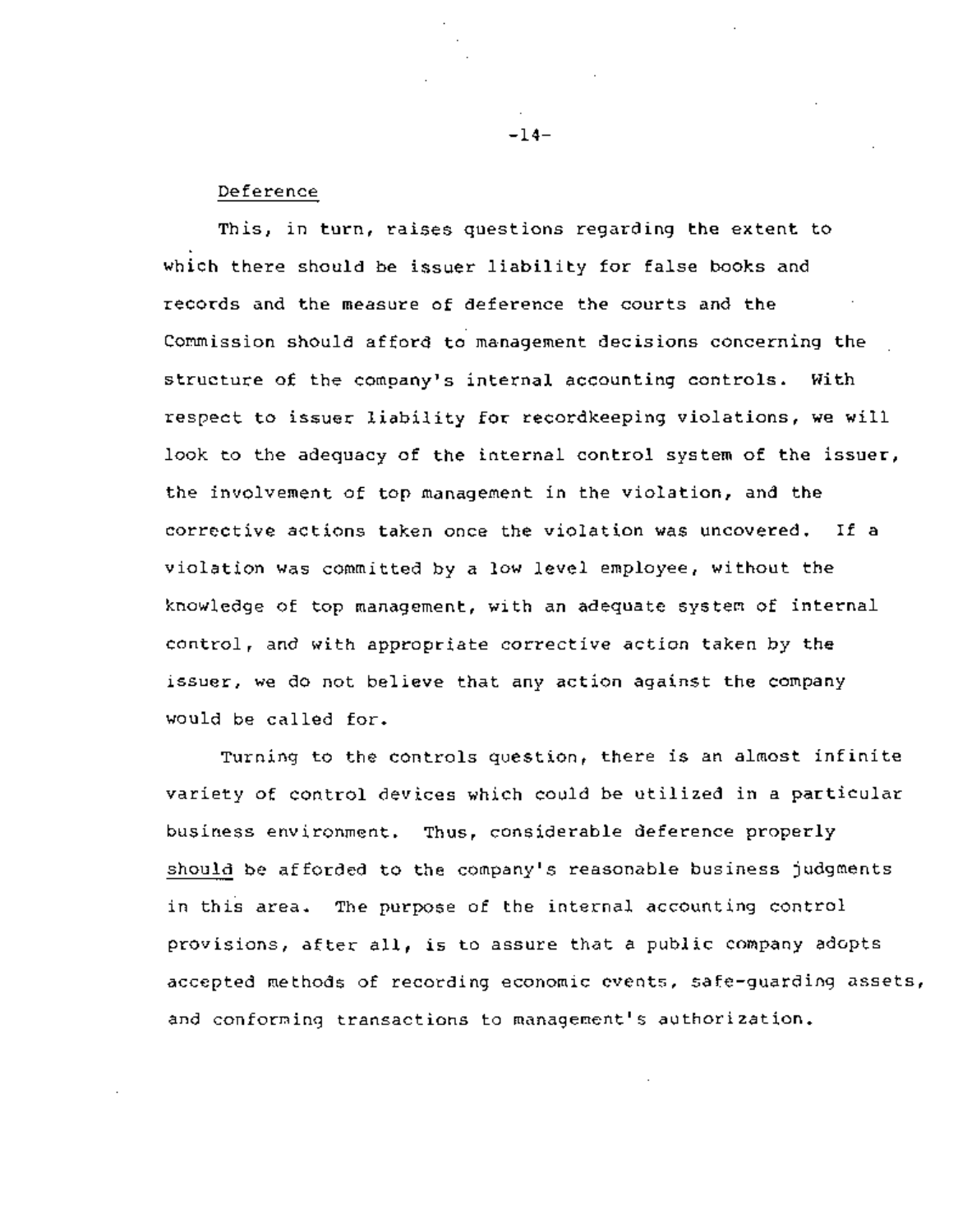Importantly, the selection and implementation of particular control procedures, so long as they are reasonable under the circumstances, remain management prerogatives and responsibilities.

In this wein, the law long ago determined that it should avoid interfe~:ing in reasonable corporate decisionmaking which entails the exercise of good faith judgment concerning routine matters. High societal costs -- including lost innovation and vexatious litigation -- would result if courts could substitute their judgments for those of business executives concerning such matters. Provided that the reasonable assurances requirement set forth in the statute is met, the Act's accounting provisions, relating as they do to matters of internal corporate conduct and management, justify such deference to decisions regarding corporate records and control mechanisms; certainly nothing in the Act mandates a different standard of review.

This concept is not a mandate for board -- or even most senior management -- involvement in the minutia of recording and accounting for every transaction which the company may make. But, it does mean that both management and the board have important roles to play in monitoring and evaluating the adequacy of the company's records and controls systems.

"This standard is not satisfied if a company"s leadership, while making nominal gestures of compliance, abdicates its responsibilities to foster integrity among those who operate

-15-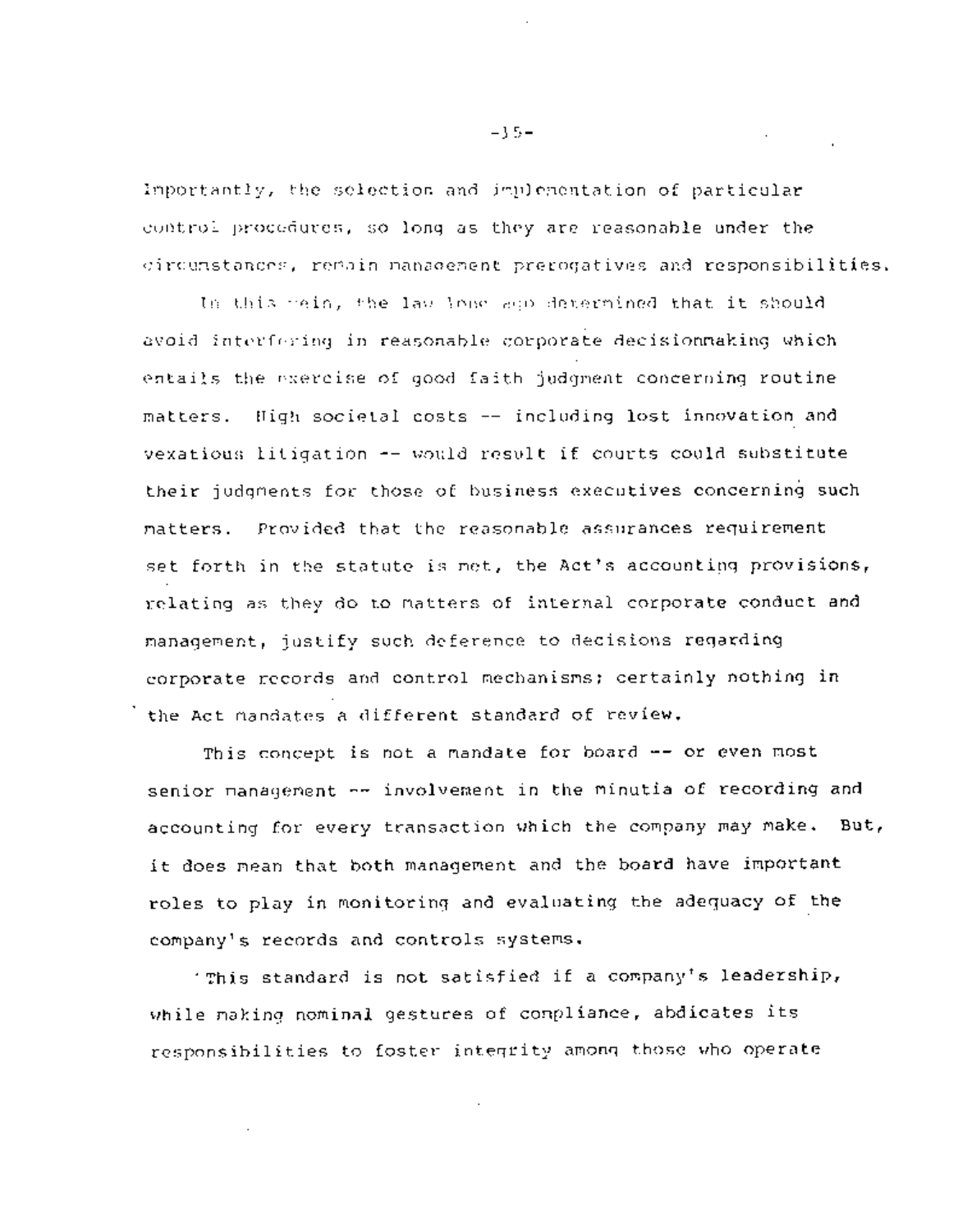the system. Regardless of how technically sound an issuer's controls are, or how impressive they appear on paper, it is unlikely that control objectives will be met in the absence of a supportive environment. In the last analysis, the key to an adequate "control environment" is an approach on the part Of the board and top management which makes clear what is expected, and that conformity to these expectations will be rewarded while breaches will be punished.

## State of Mind

Now let us turn to the question of the state of mind needed to violate the Act's accounting provisions. It is, first of all, important to recognize that nothing in the Congressional objectives of the accounting provisions requires that inadvertent recordkeeping inaccuracies be treated as violations of the Act's recordkeeping provision. The Act's principal purpose is to reach knowing or reckless misconduct. It is probable that an injunction will be issued by a court only upon a showing of some likelihood of repetition of misconduct; this remedy would not be expected to be available upon a showing of only past inadvertent conduct. Moreover, depending on the Circumstances, intentional circumventions of a company's system of records and of accounting controls by a low-level employee would not always be considered violations of the Act by the issuer. No system of adequate records and controls -- no matter how effectively devised

-16-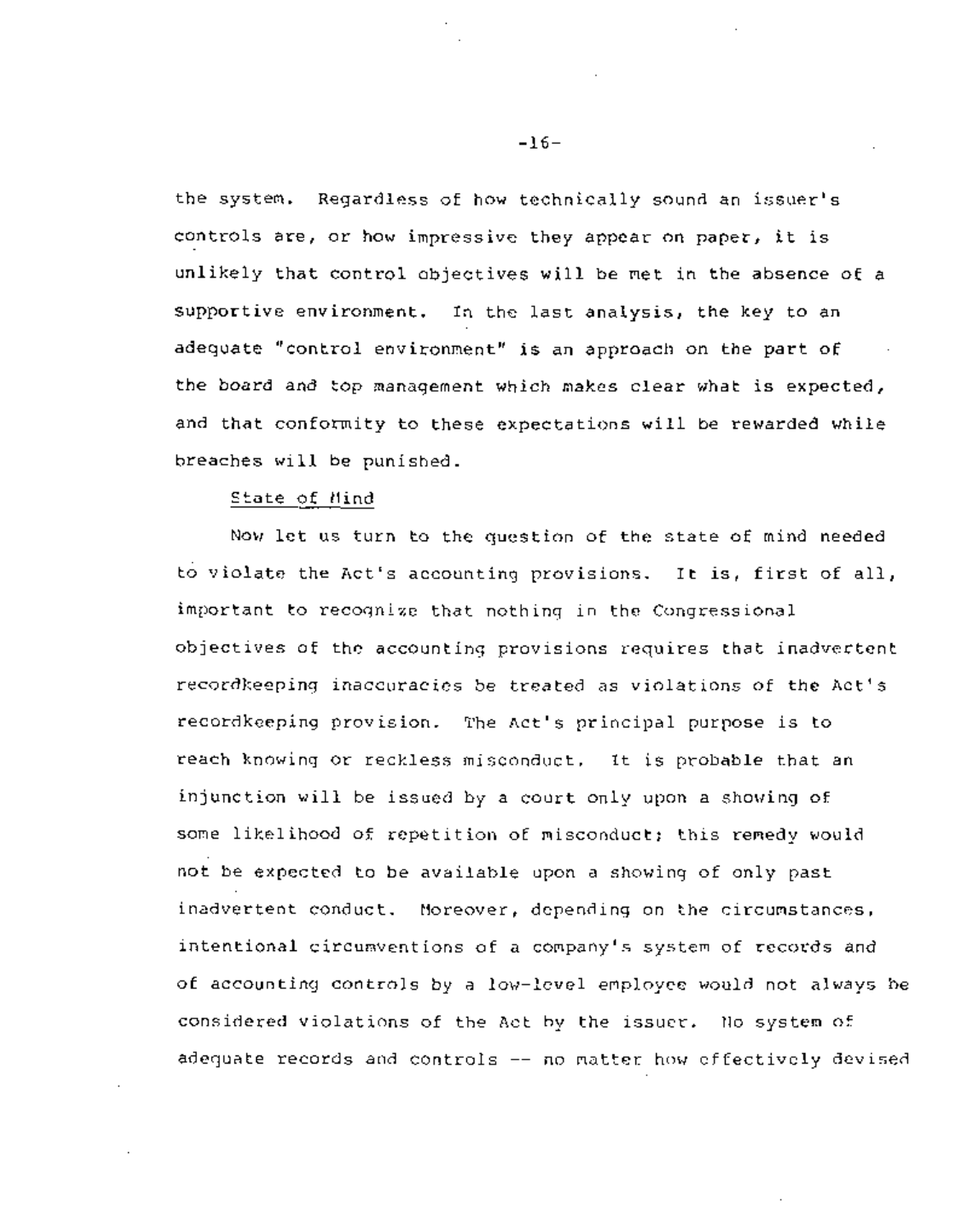or conscientiously applied -- could be expected to prevent all mistaken and improper transactions and dispositions of assets. Given human nature, regardless of the adequacy of the system, a bookkeeper may still erroneously post entries, an overzealous agent may make unauthorized payments, or an unscrupulous employee may falsify records for his own purposes.

The Act recognizes each of these limitations. Neither its text and legislative history nor its purposes suggest that occasional, inadvertent errors were the kind of problem that Congress sought to remedy in passing the Act. No rational federal interest in punishing insignificant mistakes has been articulated. And, the Act's accounting provisions do not require a company or its senior officials to be the guarantors of all conduct of company employees.

A failure to correct a known falsification -- or a falsification that reasonably should be known -- or any attempt to cover-up a falsification -- is, of course, prohibited. But, this responsibility arises only when the individual in question is in some respect responsible for the records or controls, or otherwise supervises the activity giving rise to the violation. Similarly, there can be no relaxation of the proscription against the creation or maintenance of any fund that is designed to be used for "off-books" payments outside the issuer's system of internal accounting control, or against obstructing or circumventing

 $-17-$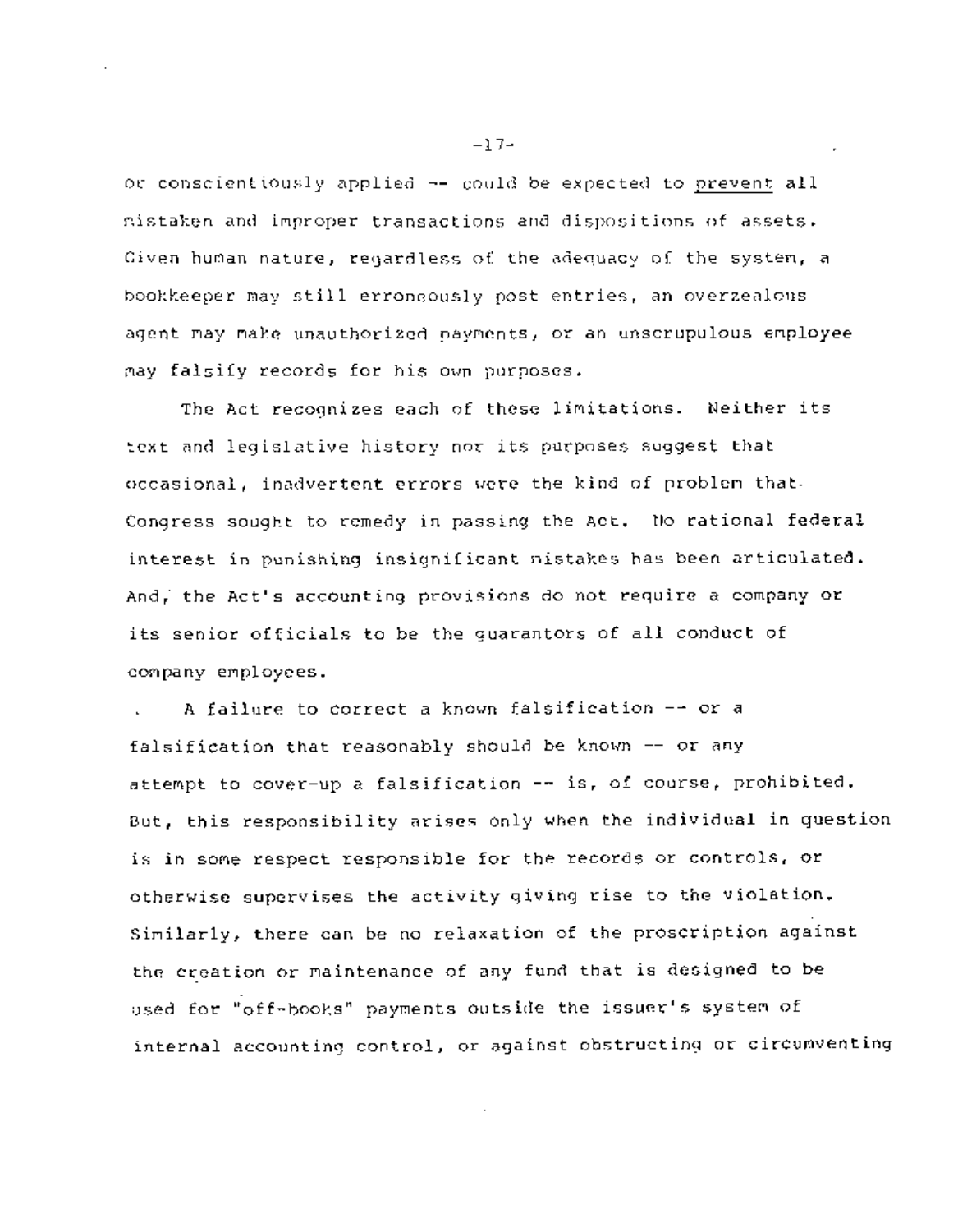in any significant respect the issuer's system of internal controls by misstatement to auditors or related means.

The test of a company's control sytem is not whether occasional failings can occur. Those will happen in the most ideally managed company. But, an adequate system of internal controls means that, when such breaches do arise, they will be isolated rather than systemic, and they will be subject to a reasonable likelihood of being uncovered in a timely manner and then remedied promptly. Barring, of course, the participation or complicity of senior company officials in the deed, when discovery and correction expeditiously follow, no failing in the company's internal acccounting system would have existed. To the contrary, routine discovery and correction would evidence its effectiveness.

#### SUBSIDIARIES

Finally, much concern has been raised about the issuer's liability for compliance with the accounting provisions by its subsidiaries. Where the issuer controls more than 50 percent of the voting securities of the subsidiary, compliance is expected. So, too, would it be expected if there is between 20 percent and 50 percent ownership, subject to some demonstration by the issuer that this does not amount to control. If there is less than 20 percent ownership, we will shoulder the burden to affirmatively demonstrate control.

-18-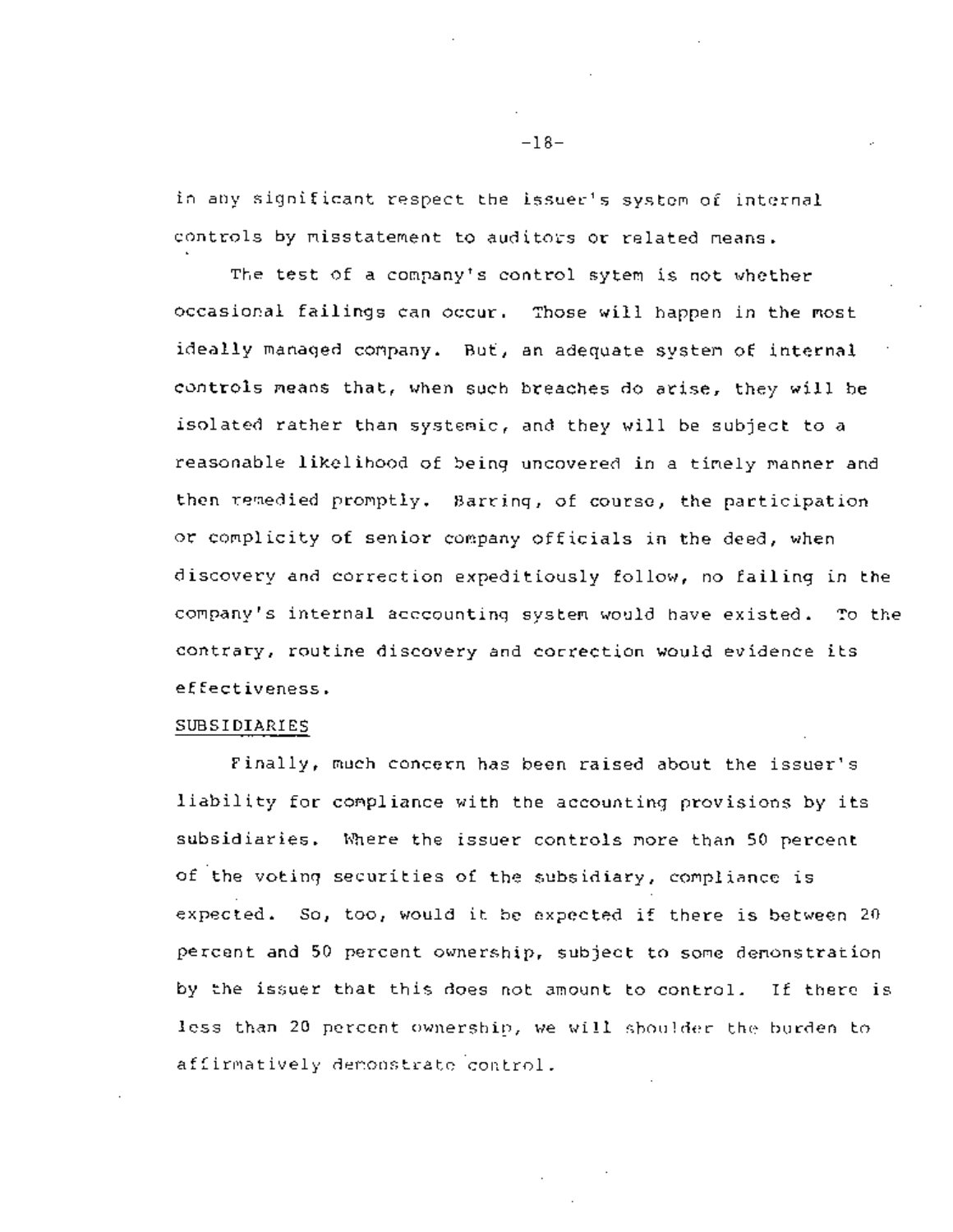RESPONDING TO CURRENT DEVELOPMENTS

~Thile analvses of this sort can diminish the Act's ambiguities, merely making the requirments of the accounting provisions somewhat more concrete should not end our inquiry. The Commission has not ignored meaningful developments within the private sector itself in the area of corporate accountability. Indeed, it is these developments, rather than the Act, that are the most effective antidotes to the conditions which fostered questionable payments. Let me briefly recount some of these developments:

-- Independent directors. The years since the questionable payments disclosures began have witnessed a significant increase in the numbers and responsibilities of directors who are not also part of thecompany's management. This development is important because independent directors do not face the same short-term performance pressures as do management personnel. They are more likely, therefore, to be sensitive to the negative impact which questionable expediencies have on a company and, indeed, the entire business community. And, independent directors, particularly through the committee system, are playing an increasingly responsible role. The commission's m0st recent survey found that 65 perceht of directors of public companies are not part of the management of the companies they direct.

-19-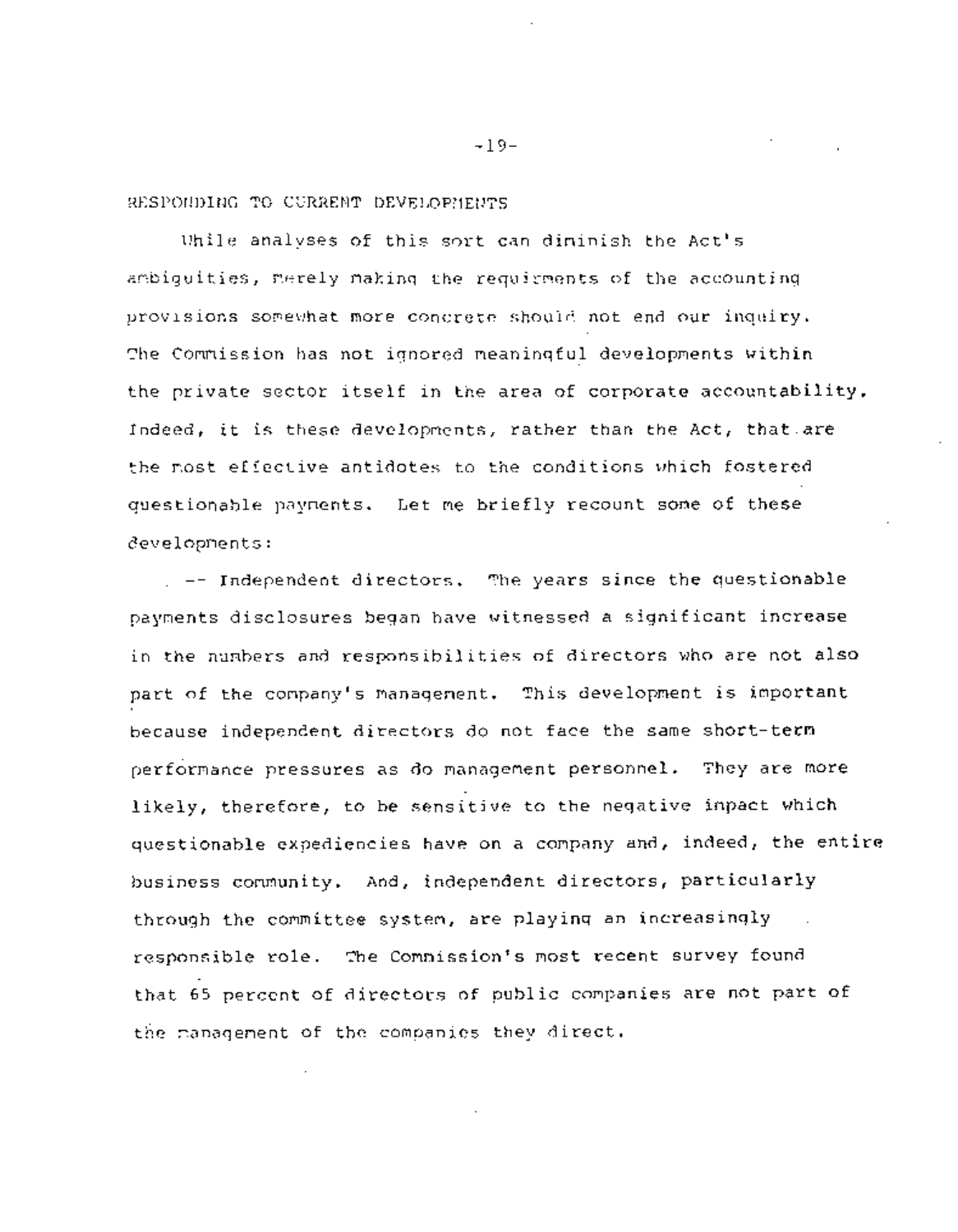-- Audit committees. Effective audit committees composed of independent directors are a significant assurance that meaningful internal controls will be established and enforced. In the mid-1970's, few such committees existed. In In. contrast, the Commission's most recent survey found that 85 percent of public companies now have audit committees, a number that is even higher among major companies.

-- Internal auditors. The increasing acceptance of the internal auditor as an important management professional has been yet another major contributor to the quality and credibility of internal accounting control systems. And, while traditionally, internal auditors reported exclusively to more senior management, a recent study indicates that one-third of internal auditors now report directly to the board or the audit committee and that many others have direct access.

--The experience factor. Any new legislation precipitates a learning period among those it affects and a period in which business operations are brought into compliance. In substance, these are a law's start-up costs. During the three years since the enactment of the Foreign Corrupt Practices Act, major efforts have been made by the AICPA and by accounting firms to develop materials and provide guidance to assist managers and directors in establishing, evaluating, and monitoring internal accounting control systems. Many companies have reexamined

-20-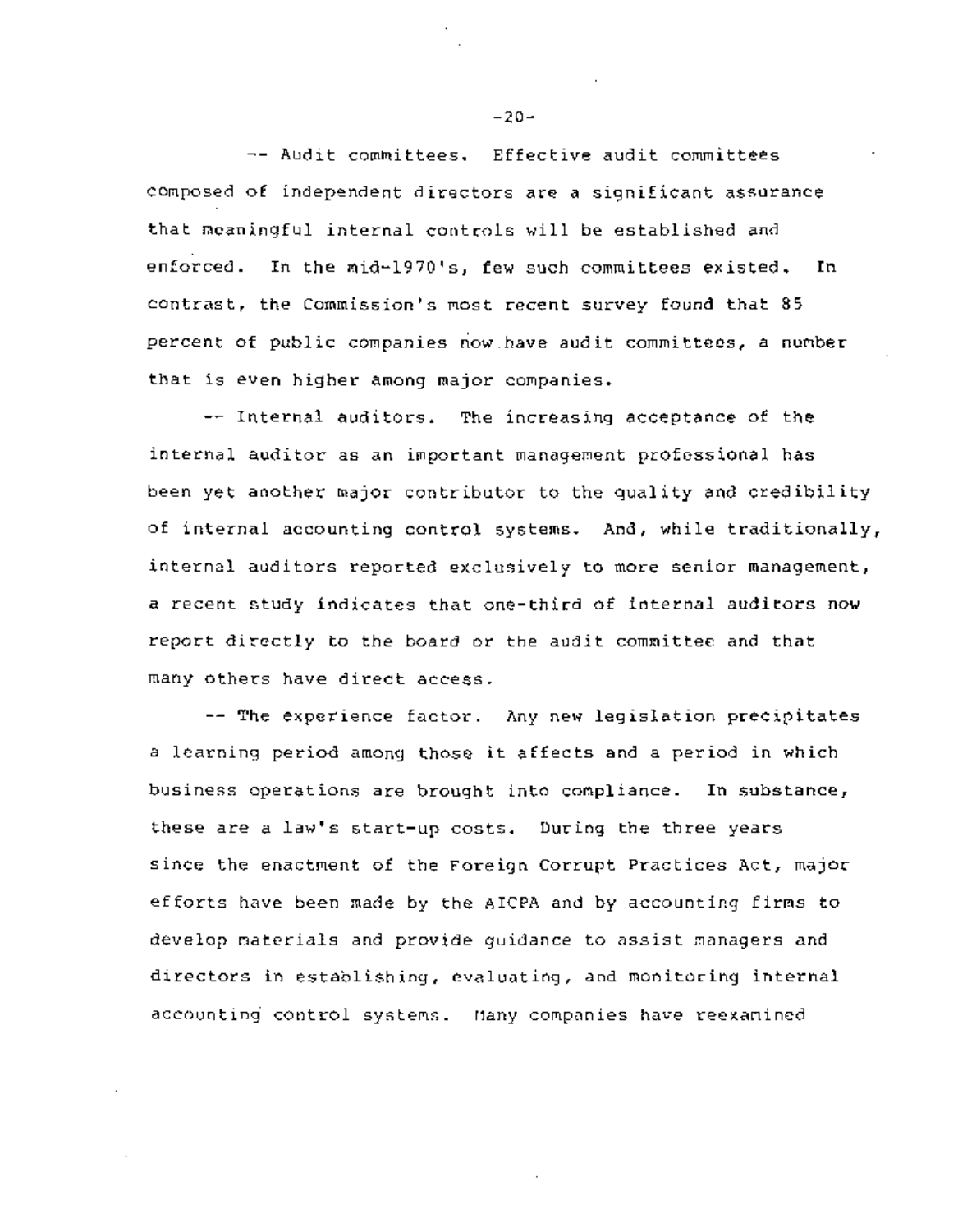their internal controls and reevaluated their review programs. It appears that this start-up investment in implementing the Foreign Corrupt Practices Act has been, for most practica! purposes, substantially completed; that is, most public companies have now made the adjustments necessary for them to operate within a reasonable reading of the Act.

# THE COMMISSION'S ENFORCEMENT POLICY

The Commission's overriding policy, in recent years, has been to allow these private-sector initiatives to flower. And, it has administered and enforced the Act's accounting provisions -- which share a common accountability purpose with those initiatives -- in accordance with this policy.

The genius  $-$  and challenge  $-$  of these provisions, it should be remembered, is their reliance on private sector decisionmaking -- rather than specific federal edicts -- to address an area of public concern. The Act's eventual success or failure will, therefore, depend primarily upon business's response. The Commission's obligation, in turn, is to provide a regulatory environment in which the private sector can address these issues meaningfully and creatively. In this regard, we must encourage public companies to develop innovative records and control systems, to modify and improve them as circumstances

-21-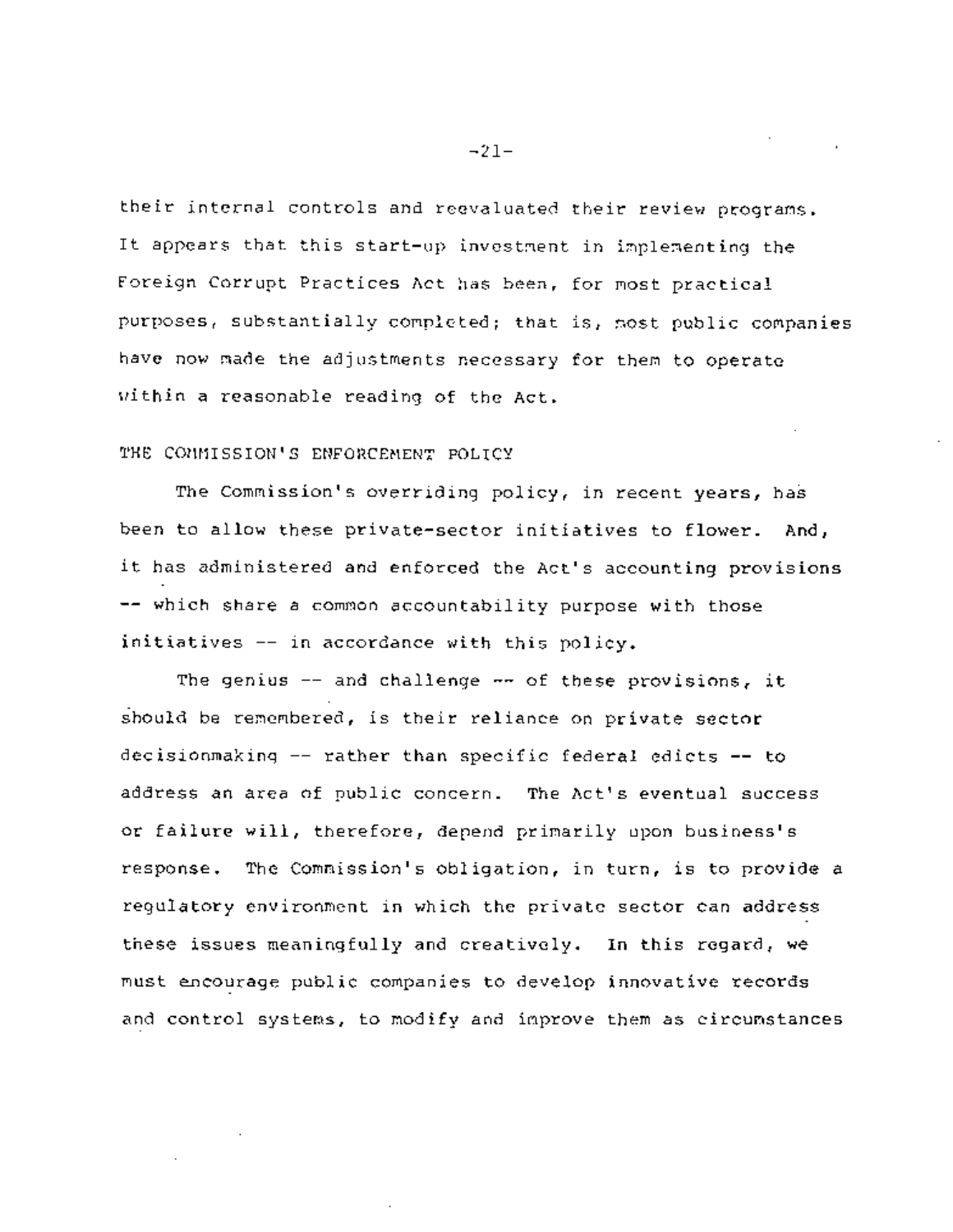change, and to correct recordkeeping errors when they occur without a chilling fear of penalty or inference that a violation of the Act is involved.

All new legislation has rough edges that can be polished only by the forces of time and practical experience. To foster the innovative environment which would best effect the Act's purposes, the Commission has addressed these areas through monitoring, constructive criticism, maintaining open lines of communication, and a substantial measure of understanding. The very limited number of enforcement actions which the Commission has undertaken reflect those policies. As I noted earlier, in each of the cases which the Commission has brought under the accounting provisions, these requirments were breached as part of violations of other provisions of the federal securities laws.

Despite these considerations, I recognize, of course, that there is some sentiment that the accounting provisions should be amended. The Commission has not, thus far, taken any position on legislation of that nature. As part of the Commission's own institutional accountability, we would welcome a dialogue with Congress, if it is concerned that our actions or policies do not best serve the public interest or that the reach of the Act should be further clarified.

 $-22-$